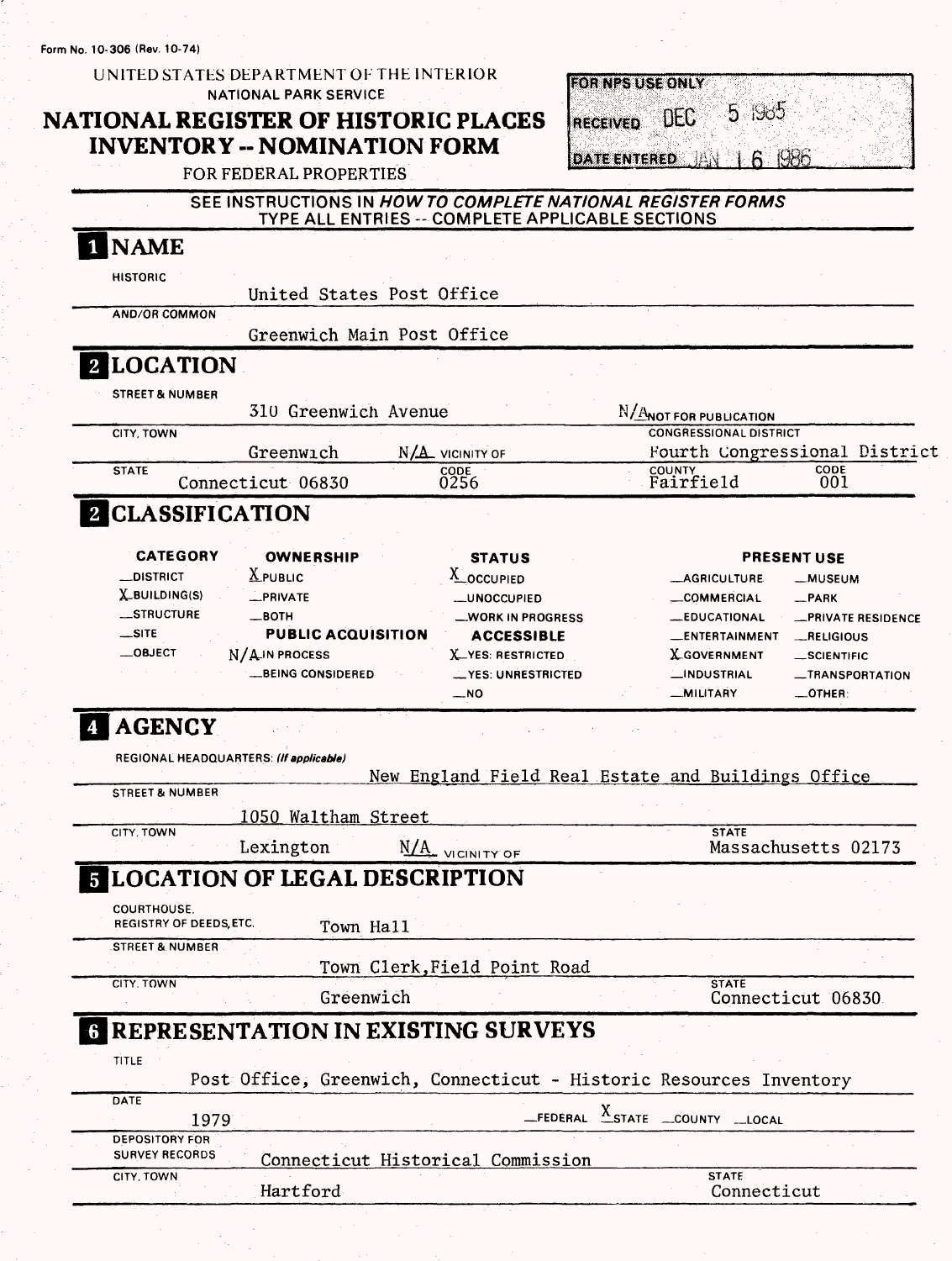#### **7 DESCRIPTION**

| <b>CONDITION</b>   |                      | <b>CHECK ONE</b>  | <b>CHECK ONE</b>       |       |  |
|--------------------|----------------------|-------------------|------------------------|-------|--|
| <b>A_EXCELLENT</b> | <b>_DETERIORATED</b> | <b>LUNALTERED</b> | <b>ALORIGINAL SITE</b> |       |  |
| $-$ GOOD           | __RUINS              | A ALTERED         | $-MOVED$               | DATE. |  |
| _FAIR              | _UNEXPOSED           |                   |                        |       |  |

DESCRIBE THE PRESENT AND ORIGINAL (IF KNOWN) PHYSICAL APPEARANCE

The Greenwich Post Office is centrally located within the Greenwich shopping/business district on a wedge shaped site bounded by Greenwich and Arch Streets which intersect in front of the building to form a small triangular town park featuring a war memorial obelisk surrounded by well maintained planting beds, shrubbery, walkways, and established trees. The concave main facade of this wedge shaped building along with a free standing flag pole centered in the front plaza acts as backdrop for the war memorial  $\sim$  obelisk to create a visually spacious pedestrian plaza despite its relatively: small area. The sides of the building fan out parallel to the street linest and turn in at right angles at the rear of the building, to a 1936 extension (workroom and loading dock) which is well set back from both street lines.

Consisting of one high story plus full basement, this building is constructed with light buff colored rough textured brick in common bond, on a brick foundation, trimmed in stone with a flat built up roof on a structure of steel and wood framing. Designed in a neo-classical style, the front main entrance consists of six corinthian columns framing a recessed entrance loggia, and supporting a moulded stone entablature which carries around the entire building. This is topped by five open balustrades above the concave facade which continues around the other facades as a brick masory parapet wall. The walls flanking the loggia feature recessed stone niches and contain circular entrance vestibules (no longer used). The front entrance lobby wall and side walls have high monumental windows framed with decorative classical column pilasters.

The lobby is high, spacious, follows the curve of the front loggia and features brown and white terrazzo floors with red and white marble borders and black marble baseboards. Walls are white painted plaster and wood trim with classical moulding and ornamentation.

A wall mural depicting the founding of Greenwich, by artist Victoria Hutson Hutley of West Cornwall, CT., in 1939, is located on the left side of the lobby but is difficult to view due to an office extension into the lobby. Another mural which was removed due to an extension of the service counter area into the lobby on the right side, has aparently been lost. The lobby also contains newer fluorescent lighting and an aluminum entrance vestibule, cut into the center window. Outside lighting has been added to the front loggia, although the original large hung decorative lanterns still remain.

The 1936 rear addition is well integrated in materials and details with the original building, and visually hidden due to its setback from the street.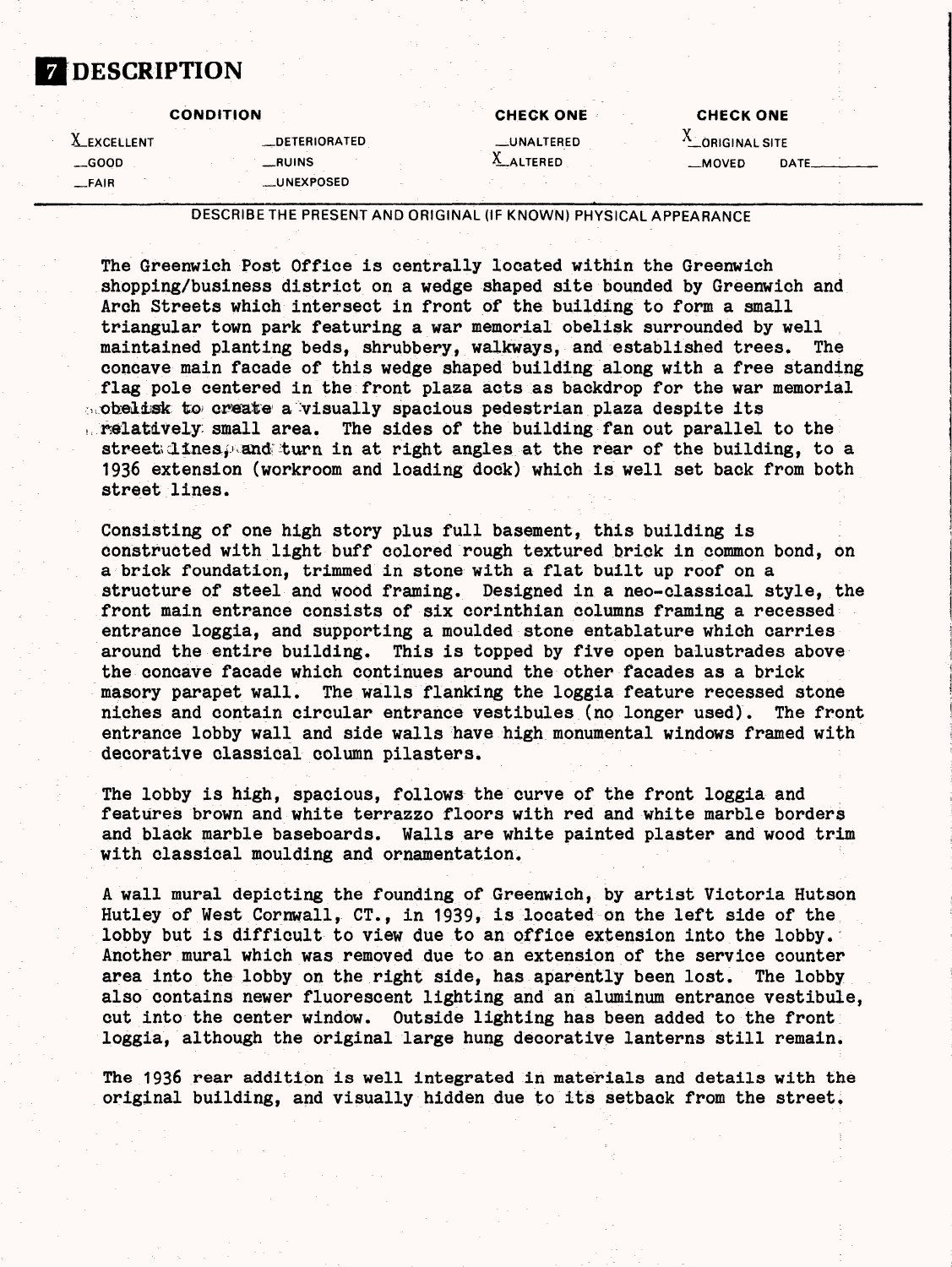## **8 SIGNIFICANCE**

| $-1600-1699$<br>$-1700-1799$<br>$\underline{X}_{1900}$ . | <b>AARCHITECTURE</b><br>ART<br>_COMMERCE<br>COMMUNICATIONS | $_{\text{EDUCATION}}$<br>_ENGINEERING<br>__EXPLORATION/SETTLEMENT<br>_INDUSTRY<br>__INVENTION | _MILITARY<br>__MUSIC<br>_PHILOSOPHY<br>_POLITICS/GOVERNMENT | _SOCIAL/HUMANITARIAN<br>$-$ THEATER<br><b>__TRANSPORTATION</b><br><b>COTHER (SPECIFY)</b> |
|----------------------------------------------------------|------------------------------------------------------------|-----------------------------------------------------------------------------------------------|-------------------------------------------------------------|-------------------------------------------------------------------------------------------|
| $R$ PREHISTORIC                                          | -ARCHEOLOGY-PREHISTORIC                                    | COMMUNITY PLANNING                                                                            | <b>LEANDSCAPE ARCHITECTURE</b>                              | RELIGION                                                                                  |
| $-1400-1499$                                             | -ARCHEOLOGY-HISTORIC                                       | <b>CONSERVATION</b>                                                                           | $-LAW$                                                      | $$ SCIENCE                                                                                |
| $-1500 - 1599$                                           | -AGRICULTURE                                               | __ECONOMICS                                                                                   | <b>LUTERATURE</b>                                           | _SCULPTURE                                                                                |

| SPECIFIC DATES Designed: 1915<br>Constructed: 1917 |      | <b>BUILDER/ARCHITECT</b> | James A. Wetmore, Acting Sup.<br>Architect, U.S. Treasury Dept. |
|----------------------------------------------------|------|--------------------------|-----------------------------------------------------------------|
| STATEMENT OF SIGNIFICANCE                          |      |                          | E. T. Abbott Construction Company                               |
| Addition:                                          | 1936 |                          | Louis A. Simon, Sup. Architect                                  |
|                                                    |      |                          | U.S. Treasury Dept.                                             |

#### Architecture

The Greenwich Post Office was designed in 1915, a time of transition from the design policies of James Knox Taylor (Supervising Architect of the Treasury through 1912) and Oscar Wenderoth (1913 to 1914) in which government buildings were basically treated as individual projects; to a new policy initiated the following year under Acting Supervising Architect, James Wetmore, whose building types were standardized for use in many communities.

This building appears to be one of the final projects, reflecting the original policy of individual design and Neo-Classical details favored by James Taylor which were intended as monuments to bring Federal ideas and sophisticated architecture to small communities.

This building is a good example of symmetrical Neo-Classical styling, proportion and ornament and retains all of its original exterior appearance (expect for the new aluminum entrance doors and light fixtures).

The Post Office is one of three important historic buildings facing the intersection of the town center to form a municipal focus for Greenwich; the others being a Victorian former Havemeyer building, a neo-classical school. Other structure completing the center are predominantly two and three story commercial blocks of Neo-Classical design. The excellent condition of most commercial blocks of Neo-Classical design. buildings, attractive landscaping, and restrained signage contribute to the historic and architectural cohesiveness of the downtown district.

The unique plan of the Post Office Building in adapting to the triangular site and its unified planning with the adjacent war memorial park is an inspired example of urban design.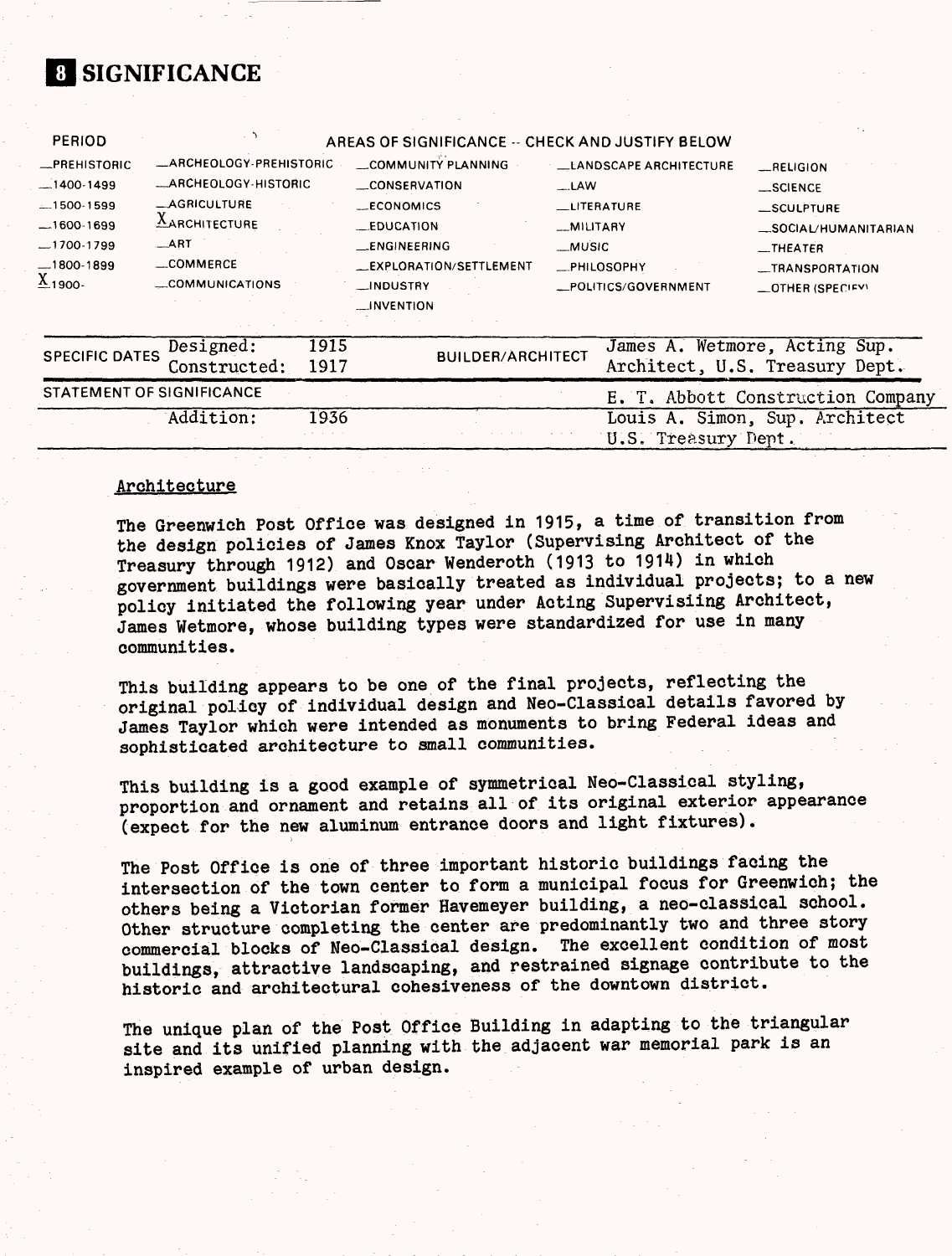# **MAJOR BIBLIOGRAPHICAL REFERENCES**

History of Post Office Construction 1900-1940, July, 1982

Craig, Lois, ed., The Federal Presence: Architecture, Politics and Symbols in the United States Government Building, Cambridge, Massachusetts: The MIT Press- 1979

|                                 | <b>IDGEOGRAPHICAL DATA</b>                                                                                                                                                                                                                                                                                                                                                                                                                                  |                 |                                                                               |                    |                                |                               |  |
|---------------------------------|-------------------------------------------------------------------------------------------------------------------------------------------------------------------------------------------------------------------------------------------------------------------------------------------------------------------------------------------------------------------------------------------------------------------------------------------------------------|-----------------|-------------------------------------------------------------------------------|--------------------|--------------------------------|-------------------------------|--|
|                                 | ACREAGE OF NOMINATED PROPERTY                                                                                                                                                                                                                                                                                                                                                                                                                               |                 |                                                                               |                    |                                |                               |  |
| UTM REFERENCES                  |                                                                                                                                                                                                                                                                                                                                                                                                                                                             |                 |                                                                               |                    |                                |                               |  |
| EASTING<br>ZONE<br>$\mathsf{C}$ | $A[1,8]$ [6] $1,5[5,3,0]$ [4.5[4.2] $1,0,0$ ]                                                                                                                                                                                                                                                                                                                                                                                                               | <b>NORTHING</b> | D <sub>1</sub>                                                                | ZONE EASTING       |                                | <b>NORTHING</b>               |  |
|                                 | <b>VERBAL BOUNDARY DESCRIPTION</b>                                                                                                                                                                                                                                                                                                                                                                                                                          |                 |                                                                               |                    |                                |                               |  |
| East to West                    | Southeast to Northwest 160' along Greenwich Avenue<br>Northeast to Southwest                                                                                                                                                                                                                                                                                                                                                                                |                 | 88' along Borough Park<br>171' along Arch Street                              |                    |                                |                               |  |
| West to East                    |                                                                                                                                                                                                                                                                                                                                                                                                                                                             |                 | 199' along rear lot line from Arch Street to Greenwich Avenue                 |                    |                                |                               |  |
|                                 |                                                                                                                                                                                                                                                                                                                                                                                                                                                             |                 |                                                                               |                    |                                |                               |  |
|                                 | LIST ALL STATES AND COUNTIES FOR PROPERTIES OVERLAPPING STATE OR COUNTY BOUNDARIES                                                                                                                                                                                                                                                                                                                                                                          |                 |                                                                               |                    |                                |                               |  |
|                                 |                                                                                                                                                                                                                                                                                                                                                                                                                                                             |                 |                                                                               |                    |                                |                               |  |
| <b>STATE</b>                    |                                                                                                                                                                                                                                                                                                                                                                                                                                                             | CODE            | COUNTY                                                                        |                    |                                | CODE                          |  |
| <b>STATE</b>                    |                                                                                                                                                                                                                                                                                                                                                                                                                                                             | CODE            | <b>COUNTY</b>                                                                 |                    |                                | CODE                          |  |
|                                 |                                                                                                                                                                                                                                                                                                                                                                                                                                                             |                 |                                                                               |                    |                                |                               |  |
|                                 | <b>II FORM PREPARED BY</b>                                                                                                                                                                                                                                                                                                                                                                                                                                  |                 |                                                                               |                    |                                |                               |  |
| NAME / TITLE                    |                                                                                                                                                                                                                                                                                                                                                                                                                                                             |                 |                                                                               |                    |                                |                               |  |
| ORGANIZATION                    | Sylvan Limon                                                                                                                                                                                                                                                                                                                                                                                                                                                |                 |                                                                               |                    | DATE                           |                               |  |
|                                 | SULLIVAN DESIGN GROUP, INC.                                                                                                                                                                                                                                                                                                                                                                                                                                 |                 |                                                                               |                    | July 17, 1985                  |                               |  |
| <b>STREET &amp; NUMBER</b>      |                                                                                                                                                                                                                                                                                                                                                                                                                                                             |                 |                                                                               |                    |                                |                               |  |
| <b>CITY OR TOWN</b>             | 44 Adams Street                                                                                                                                                                                                                                                                                                                                                                                                                                             |                 |                                                                               |                    | (617) 848-1545<br><b>STATE</b> |                               |  |
|                                 | Braintree                                                                                                                                                                                                                                                                                                                                                                                                                                                   |                 |                                                                               |                    |                                | Massachusetts 02184           |  |
|                                 | <b>E CERTIFICATION OF NOMINATION</b><br><b>YES</b><br>In compliance with Executive Order 11593, I hereby nominate this property to the National Register, certifying that the State<br>Historic Preservation Officer has been allowed 90 days in which to present the nomination to the State Review Board and to<br>evaluate its significance. The evaluated level of significance is ____National ____State _X_Local.<br>FEDERAL REPRESENTATIVE SIGNATURE |                 | STATE HISTORIC PRESERVATION OFFICER RECOMMENDATION<br>$NO_{---}$              | <b>NONE</b><br>ST. |                                | <b>TION OFFICER SIGNATURE</b> |  |
| <b>TITLE</b>                    |                                                                                                                                                                                                                                                                                                                                                                                                                                                             |                 | Director, Office of Real DATE<br>Estate                                       |                    |                                |                               |  |
|                                 |                                                                                                                                                                                                                                                                                                                                                                                                                                                             |                 | <b>AEREBY CERTIFY THAT THIS PROPERTY IS INCLUDED IN THE NATIONAL REGISTER</b> |                    | DATE                           |                               |  |
|                                 |                                                                                                                                                                                                                                                                                                                                                                                                                                                             |                 |                                                                               |                    |                                |                               |  |
|                                 | <b><i><u>MNUWA</u></i></b><br>OFFICE OF ARCHEOLOGY AND HISTORIC PRESERVATION                                                                                                                                                                                                                                                                                                                                                                                |                 |                                                                               |                    |                                |                               |  |
| FOR NPS USE/ONLY                | <del>IE NATIONAL RECISTER-</del>                                                                                                                                                                                                                                                                                                                                                                                                                            |                 |                                                                               |                    | DATE                           |                               |  |